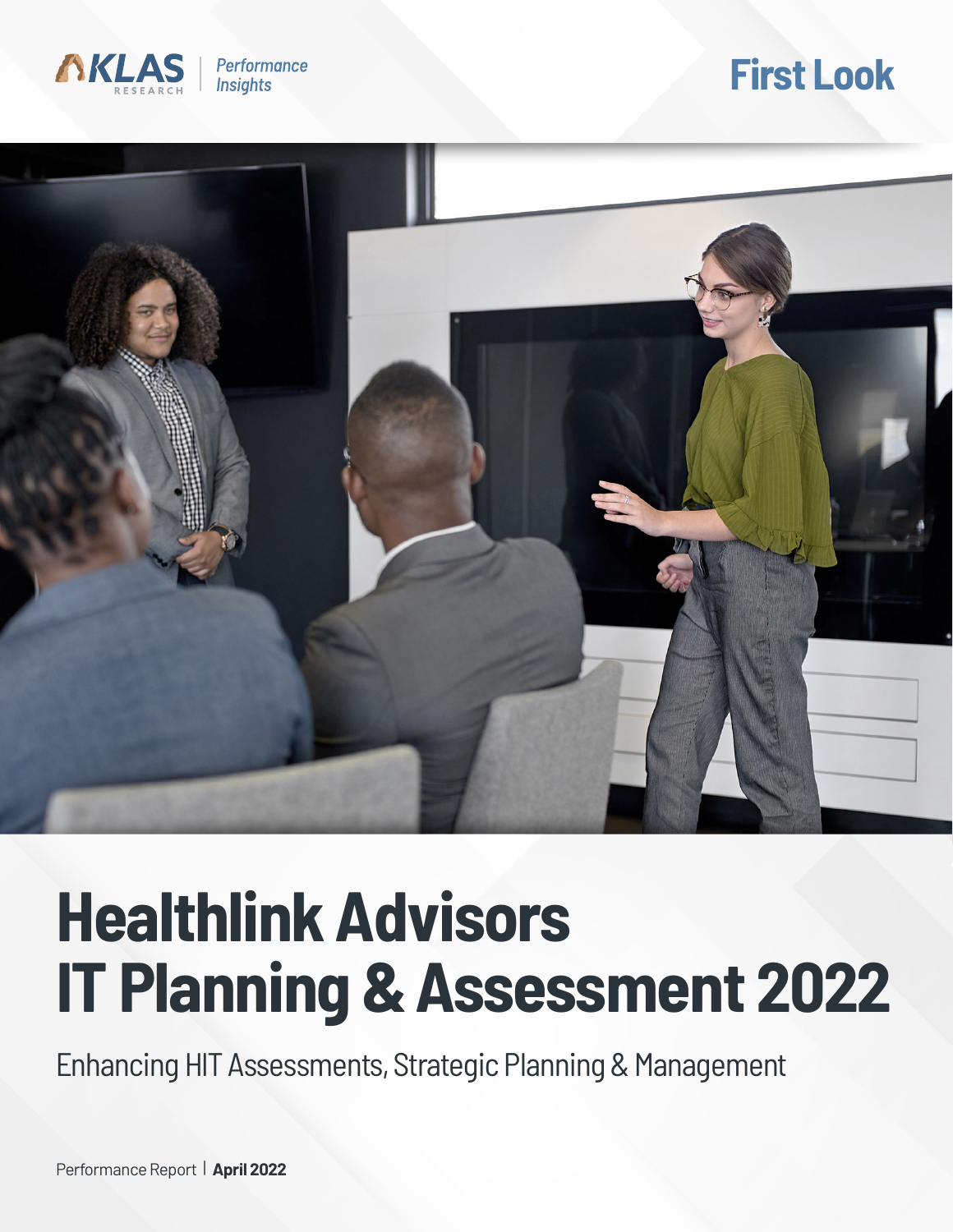## **Healthlink**

#### **Why This First Look?**

Rapid advances in healthcare technology, increased demand from COVID-19, and staffing shortages have stretched the ability of organizations' internal HIT teams to find, evaluate, select, and manage new technological systems and services across the evolving healthcare landscape. As an advisory services firm, Healthlink Advisors seeks to address that issue. This report evaluates the experience of healthcare organizations that have used Healthlink Advisors' IT planning and assessment offerings.

## **Healthlink Advisors IT Planning & Assessment:** Enhancing HIT Assessments, Strategic Planning & Management

#### **What Does Healthlink Advisors Do?** (A Client Explains)

*"Healthlink Advisors is a diverse advisory services organization that specializes both in the clinical side as well as the revenue cycle side of IT. Healthlink Advisors brings a longitudinal history of understanding the consulting world and knowledge of deep healthcare problems from both an IT technology perspective as well as an organizational change management perspective."*  —CIO/executive

#### **Bottom Line**

As clients navigate the COVID-19-impacted world and healthcare's evolving landscape that is shifting to valuebased care, most of Healthlink Advisors' IT planning and assessment clients are highly satisfied. Clients routinely praise the firm's integrity, customizability, and lack of sales pushiness and nickel-and-diming. Executive involvement will need scalable adaptation to the firm's growth, and clients express a key to success is early transparency surrounding expected outcomes.

#### **Key Competitors**

(as reported by Healthlink Advisors) Accenture, Chartis Group, Deloitte, Impact Advisors

#### **Top Reasons Selected**

Integrity, puts clients' needs first, historical performance, founders, boutique feel

#### **Number of Clients Interviewed by KLAS**

9 individuals from 9 unique organizations (Healthlink Advisors shared a list of 18 unique organizations; the list represents 20% of the clients that have worked with the firm in the last 12 months and are eligible for inclusion in this study)



## Client Experience: An Initial Look **Healthlink Advisors IT Planning & Assessment**

#### **Overall Client Satisfaction** (n=9)



and vendors

#### **Key Performance Indicators** (1–9 scale)







#### **Adoption of Key Services**

Percentage of interviewed clients using services

Interim IT management IT strategic planning Vendor selection Program/project management IT assessment

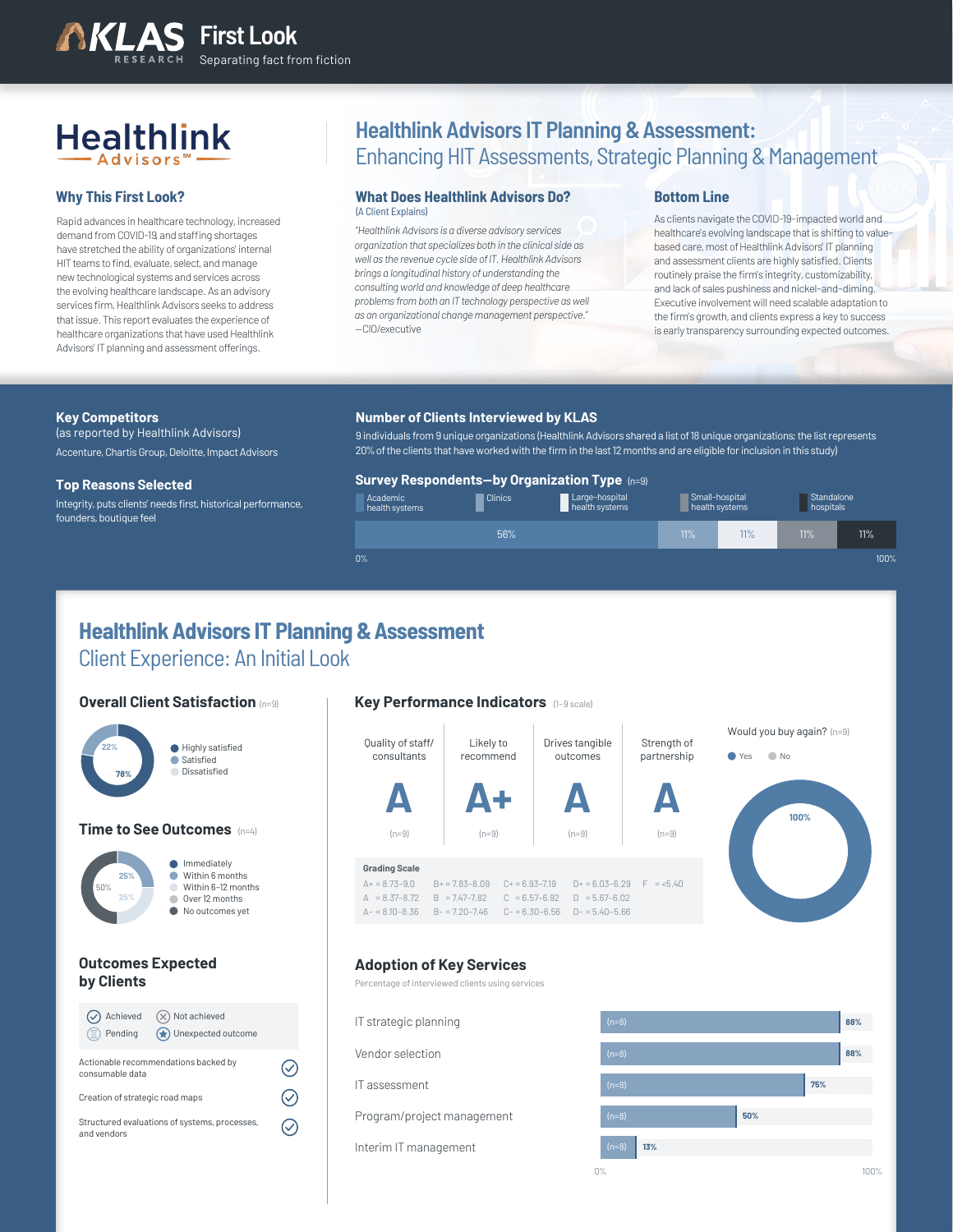| <b>Strengths</b>                                                                                                  |                                                                                                                                                                                                                                                                                                                                                                                                                                                   |
|-------------------------------------------------------------------------------------------------------------------|---------------------------------------------------------------------------------------------------------------------------------------------------------------------------------------------------------------------------------------------------------------------------------------------------------------------------------------------------------------------------------------------------------------------------------------------------|
| High integrity                                                                                                    | "Healthlink Advisors is much more honest than any other consulting firm I have worked with. Nobody else tells us not<br>to use their software. With Healthlink Advisors, people don't have to presume that half of what they are being sold in a<br>proposal is garbage because Healthlink Advisors is going to be straight with their clients." - CIO/executive                                                                                  |
| Strong executive involvement with high<br>availability and deep expertise                                         | "Considering how many clients Healthlink Advisors has, I am amazed at how knowledgeable the CEO is about each project.<br>The executives are extremely hands on during the engagements. I know that I can reach out directly to the CEO if I need<br>anything or if there are any challenges." - CIO/executive                                                                                                                                    |
| Strong partnership centered on putting<br>clients first; not focused on just generating<br>additional engagements | "Healthlink Advisors does a good job of understanding what needs to be done and, maybe more importantly, what doesn't<br>need to be done. Healthlink Advisors doesn't create a mountain of work when it doesn't need to be created. They zero in<br>on exactly what we need and how to attack it. Healthlink Advisors doesn't try to sell us a bunch of BS or create a bunch of<br>reports that are no good to anybody." - CIO/executive          |
|                                                                                                                   |                                                                                                                                                                                                                                                                                                                                                                                                                                                   |
| <b>Opportunities</b>                                                                                              |                                                                                                                                                                                                                                                                                                                                                                                                                                                   |
| Concerns about potential for the firm to lose<br>themselves during rapid growth                                   | "My only concern is that Healthlink Advisors will grow too rapidly and struggle to continue to deliver a great level of service.<br>Oftentimes, companies have so many resources waiting for the next big implementation, and those companies will put<br>consultants in areas where the consultants don't have the right skill set. That gets companies into trouble, and I wouldn't<br>want to see Healthlink Advisors do that." -CIO/executive |
| Instances of dissatisfaction caused by                                                                            | "On another project, the firm fell a bit short. It could have been that my expectations were too high. Healthlink Advisors                                                                                                                                                                                                                                                                                                                        |

## **KLAS' Points to Ponder**

misses in expectations

**The Positives:** Healthlink Advisors has established a trusted advisor relationship with their clients by delivering<br>high and increased a trusted and the probability of the contract of continental and the contract of the c high-quality engagement outcomes and experienced, knowledgeable people. Services for selecting and implementing healthcare enterprise solutions, care transformation and analytics, IT governance, and cloud migrations provide a significant portfolio of consulting methodologies that will support healthcare organizations as they move to value-based care models. Healthlink Advisors is a price-competitive consulting firm that competes well in the consulting services market.

—CIO/executive

Organizations should consider the following:

#### **Service Value for Provider Organizations**

As healthcare organizations transition to value-based care and increase care delivery in patient homes, executive teams will need to access consulting services to help them create successful strategies that mitigate transformation risk. Consulting firms that help organizations develop new multimodal care delivery services, develop cloud-based IT systems, select and implement new enterprise and digital technology solutions, and provide analytics to support value-based care will likely be the most viable in the market. Healthlink Advisors has a portfolio of services that can support these healthcare transformations.

#### **Consulting Testimonial Considerations**

Consultants live and die by the client testimonials they achieve. When evaluating a company, healthcare organizations should put a lot of weight on the company's client testimonials. Prior or current consulting clients that fit the cultural and operational model of the prospective client

organization are likely to provide key insights into the firm's ability to deliver projects on time, within budget, and with the expected outcomes. Insights into which consultants perform at a high level for specific projects will also help organizations assess the fit with the consulting company services.

#### **Total Cost of Ownership**

A key evaluation of any IT project should include the total cost of ownership (TCO), and consultants should employ this methodology to help measure the impact and benefit of the IT projects. TCO models can vary a great deal from project to project. Key factors for TCO models are the inputs for labor impacts related to skill sets, capital expenditures, operating expenditures, technological obsolescence, and incremental enterprise IT costs (e.g., energy, networking, security, storage, and insurance). TCO models provide a great benchmark for organizations to measure and evaluate their ability to deliver and manage effective IT projects.



*helped me negotiate a good deal, but I thought they would help me negotiate an even better deal than they were able to do."* 

HCIT market research and analysis expert with 40+ years of experience

#### **Consulting Services Knowledge Transfer**

Consulting services should include a knowledgetransfer model to ensure the healthcare organization's staff is educated and trained to ultimately support and manage the service or IT solution without further consulting support. Consulting companies that provide effective knowledge transfer to their clients are likely to generate high client satisfaction and repeat business from their clients. Healthlink Advisors demonstrates this capability through their client interviews. Consulting companies that try to generate add-on services to a current project are likely not diligent in their client knowledge transfer.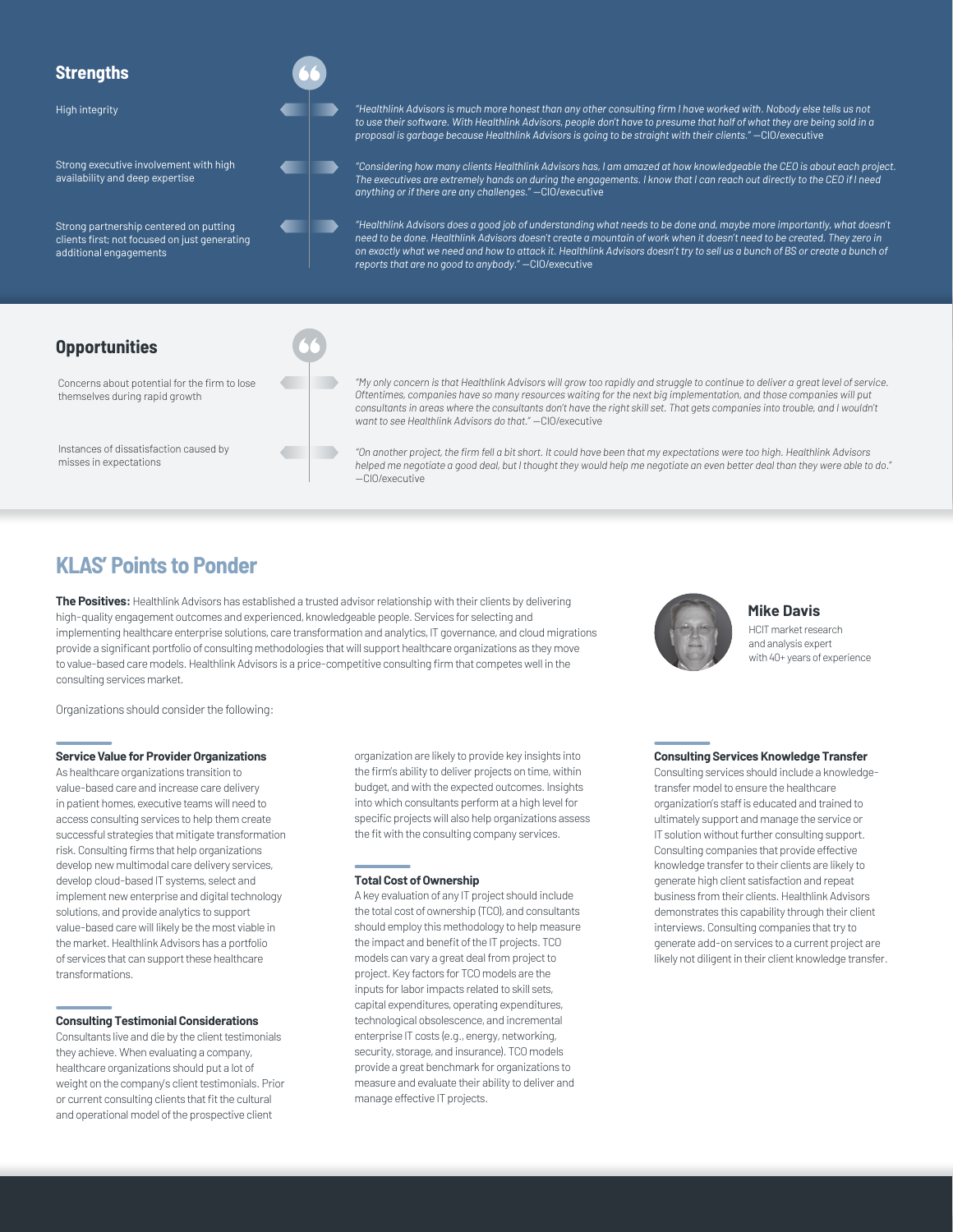## **Healthlink Advisors: Company Profile at a Glance**

#### **Founders**

Lindsey Jarrell Chris Jenkins

#### **Year founded**

2016

**Headquarters** St. Petersburg, FL

#### **Number of unique projects**

57 projects in 2021, 32 active projects as of Jan. 2022

#### **Average project scope**

6-8 months, up to 10 personnel, \$210K

**Number of employees** 65

#### **Target client**

Large hospitals or health systems (>\$750M revenue) in major metropolitan areas

### Healthcare Executive Interview



### **Lindsey Jarrell,** CEO & Co-founder

#### **How would your clients describe your services?**

We are an advisory firm that delivers value in care management redesign, technology advisory services, and cloud strategy. Our core services include care management redesign, development of enterprise analytic centers of excellence, enterprise system selections, financial modeling, project management office assessments, virtual project management services, system implementations, IT strategy and governance including cloud enablement, and IT operations and service delivery.

#### **What are your biggest differentiators?**

The first differentiator is value; we bring Big 4 expertise with boutique pricing. We help our clients make the right decisions at the right times. The second differentiator is emotional intelligence. Our success is founded on walking a mile in our clients' shoes and in our willingness to actively listen, challenge the status quo, and be truth tellers even when doing so is inconvenient. The third differentiator is quality processes; we abhor poor work. We produce board-ready deliverables and have robust processes and tools to ensure quality.

#### **How do you help provider organizations achieve desired outcomes?**

Our proven methodologies, accelerators, and tool sets for each offering include certified domain expertise, maturity models and road map accelerators, clinical and operational workflows, comprehensive financial models, benchmarking repositories, and scalable toolboxes, templates, and processes.

#### **What are your capabilities in the HIT Advisory Services segment?**

Within the HIT advisory services space, we provide a full range of services, including:

- IT strategy and governance: A blend of consulting, facilitation, and deployment of methodologies to define IT strategy and elevate governance capabilities
- IT value management: Evaluation of investments in people and technology and the use of disruptive approaches to drive value from IT investment
- IT operating model assessment and design: The assessment and design of IT operations and organizational structure for increased capability, operating efficiency, and cost management
- Merger and acquisition IT due diligence: The buying and selling of due diligence services that are focused on IT capabilities and the management of post-deal IT integration or divestiture efforts
- Vendor selection and negotiation: Collaborate with IT executives, business leaders, and procurement people to ensure the organization selects the right vendor with preferred terms
- Data and analytics: The enabling of clients to accelerate their data maturity and drive clinical and operational performance to achieve improved outcomes as well as the establishment of analytics centers of excellence
- Interim leadership: Interim leadership at the C-suite and director level
- Technology transfer evaluation: Advisory services to assess market viability, go-to-market strategy definitions, market segmentation, and pricing analyses

#### **What is your go-to-market strategy for 2022?**

The strategy is, first, care innovation and analytics. We expect care team alignment, virtual care, hospital at home, enterprise analytics, and value-based care analytics to be in high demand. The second strategy is cloud strategy and enablement. As clients continue moving services to the cloud, they will require strategy, assessments, technology selection, and execution support. The third strategy is EMR selection and migration. We expect continued migration to Epic's EMR, especially with uncertainty around Cerner's acquisition. The fourth strategy is imaging environment strategy. There are lots of legacy PACS systems with dissatisfaction. We expect additional assessment and strategy work in the upcoming year. The fifth strategy is program and virtual management. Staffing challenges will continue, and clients will require support managing projects, which will likely be executed virtually.